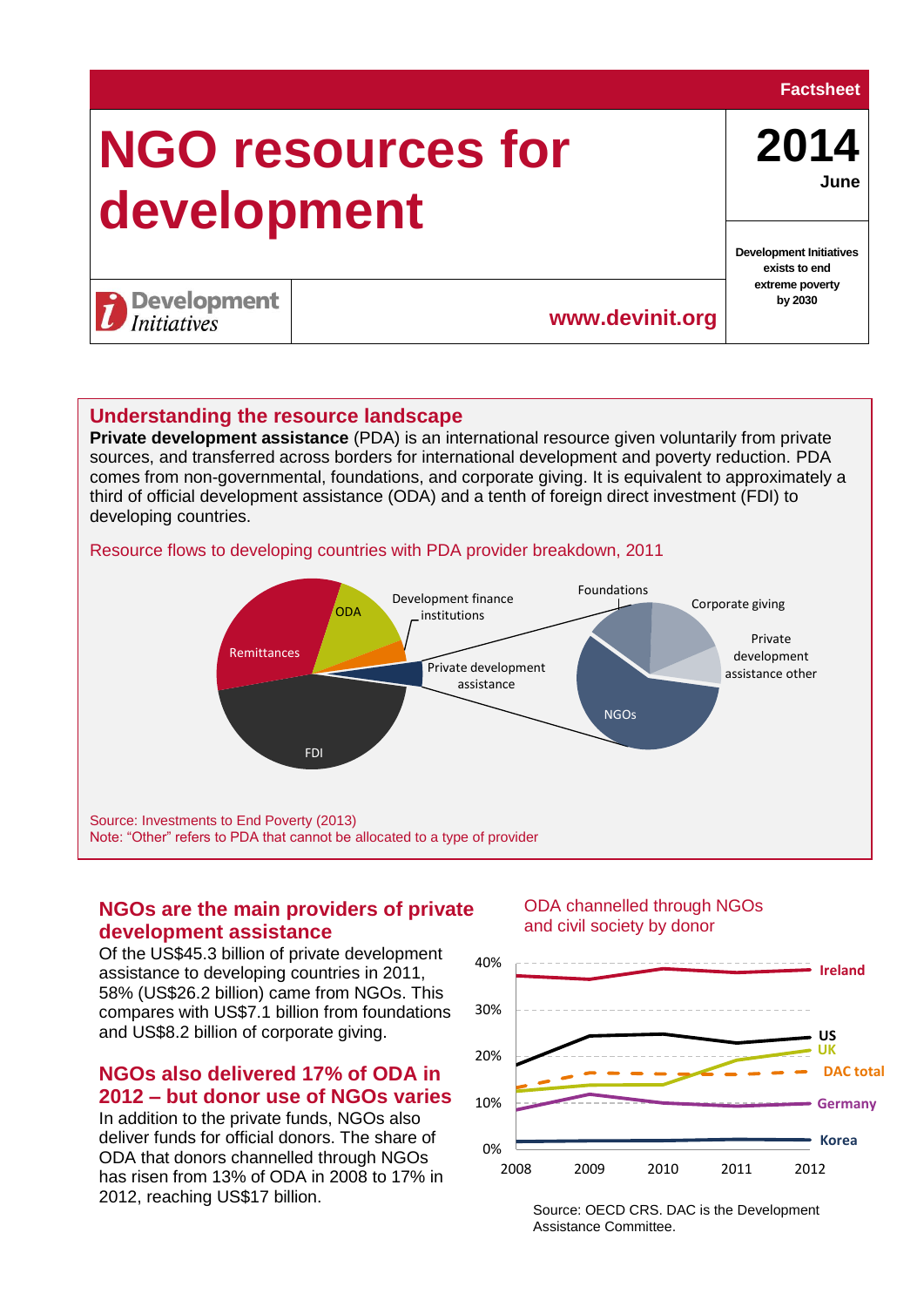Some donors' channel large amounts of aid through NGOs but this varies widely: NGOs provide over a quarter of several donors' aid including Ireland, Luxembourg, Norway, Spain, Sweden and Switzerland. Some donors have set targets for ODA to be channelled through NGOs. For example, Luxembourg legislation requires at least 20% the country's ODA to go through NGOs.<sup>1</sup> The French Government has also declared that it would double the share of ODA that goes through NGOs over 2013-18. $^2$ 

# **NGO private development assistance is highly concentrated through large, well-known organisations**

2% of NGOs control 79% of the reported total revenue of NGOs in Canada  $6666$ Canada  $2%$ 79% REVENUE  $\bullet$   $\bullet$   $\bullet$   $\bullet$ France 26% 78% **TOTAL**  $\bullet$   $\bullet$   $\bullet$ Spain 14% 50%  $S S S S$ Australia 12% 75%  $S S S$ 35% **USA** 57% **PRIVATE REVENUE**  $S<sub>s</sub>$ | UK 27% 56%  $\bigcirc$   $\bigcirc$   $\bigcirc$ 75% Ireland  $4%$ **KEY** 20% Organisations  $$$  20% Revenue Private revenue = revenue collected by the NGO from private sources; total revenue = all revenue collected by the NGO from both private and official sources.

Distribution of revenue to international NGOs in selected countries, various years

A handful of organisations receive a large share of the revenue to the international NGO sector. At the other end of the scale, PDA is fragmented among many smaller NGOs.

For example, 35 organisations in Canada received 79% of all revenue raised by non-profit organisations for international development in 2011. Over 1,000 organisations shared the remaining 21% of revenue in Canada.<sup>3</sup>

<sup>1</sup> OECD DAC (2012) Peer Review: Luxembourg, OECD Development Centre, Paris

<sup>&</sup>lt;sup>2</sup> French Ministry of Foreign Affairs (2013) "Les autres acteurs de l'aide française", Paris

<sup>3</sup> Canadian Council for International Development 2013, unpublished research.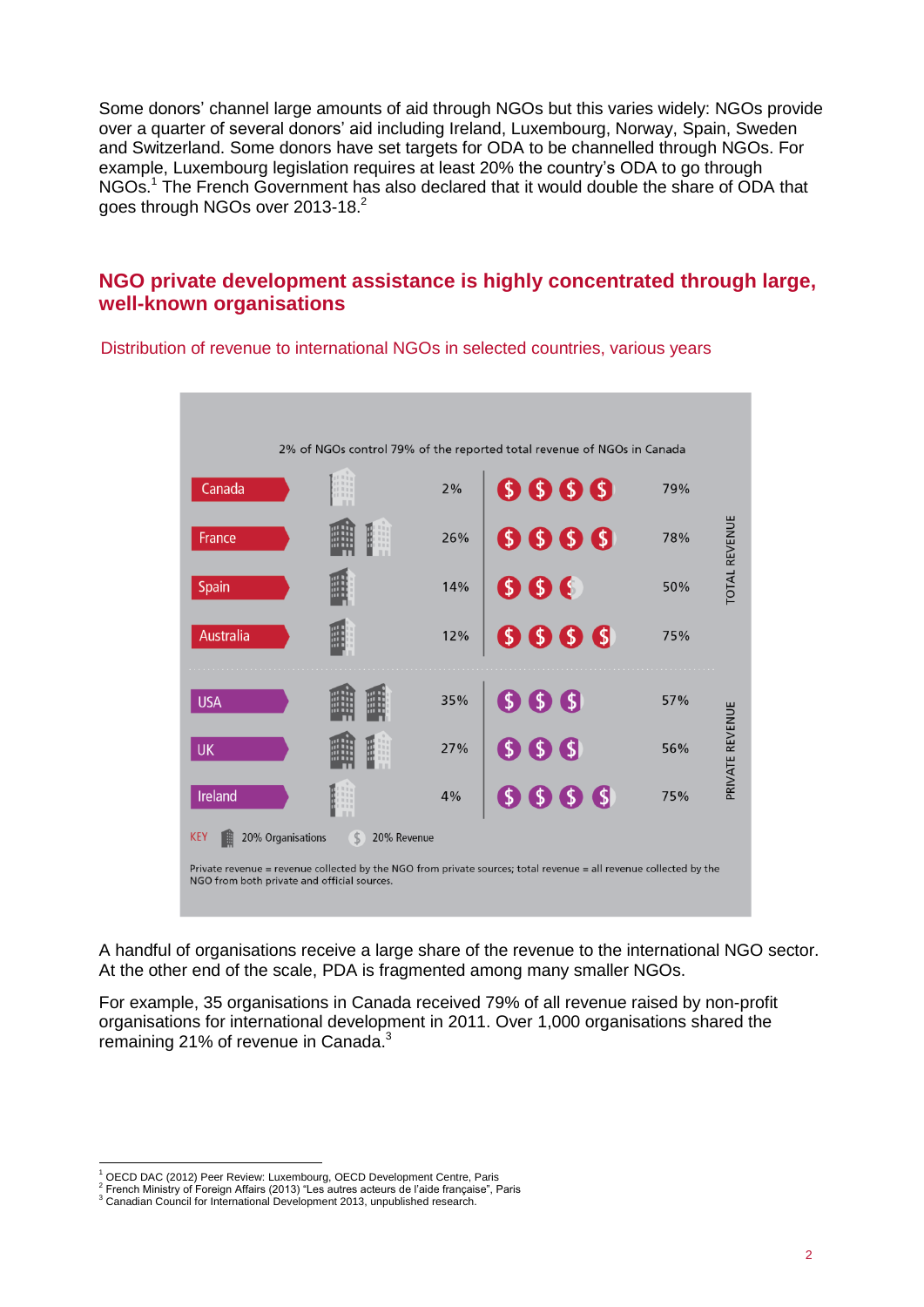# **Large NGOs deliver volumes of assistance comparable with some ODA donors**

Some NGOs have total annual income over US\$1 billion, including government and private income, and their disbursement levels are similar to those of some ODA donors.

## Income of NGOs surpasses expenditure of some governments and aid donors, 2011, US\$ billions



## **Amounts raised and disbursed by NGOs increased 26% over 2006–2011**

While it is challenging to measure the growth of NGO resources, national data sources show numbers of NGOs are increasing. Membership of BOND, the platform for UK NGOs working in development, grew from 344 to 360 between 2007–8 and 2010–11. In emerging economies, non-profit organisations are also multiplying: an estimated 700 national NGOs opened every day in India in 2011.<sup>4</sup>

The total income of a sample of 31 NGOs increased by 26% over 2006–2011, including a 37% increase in income from PDA. These 31 NGOs are mixed group, partly selected based on the availability of financial information. This reported increase may be skewed by improved reporting on private income in NGOs' own financial reports.

## **56% of NGO income came from private sources in 2011**



Trends in income of 31 selected NGOs, US\$ billions

Source: NGOs' financial reports.

 4 India Philanthropy Report 2011, Bain & Company.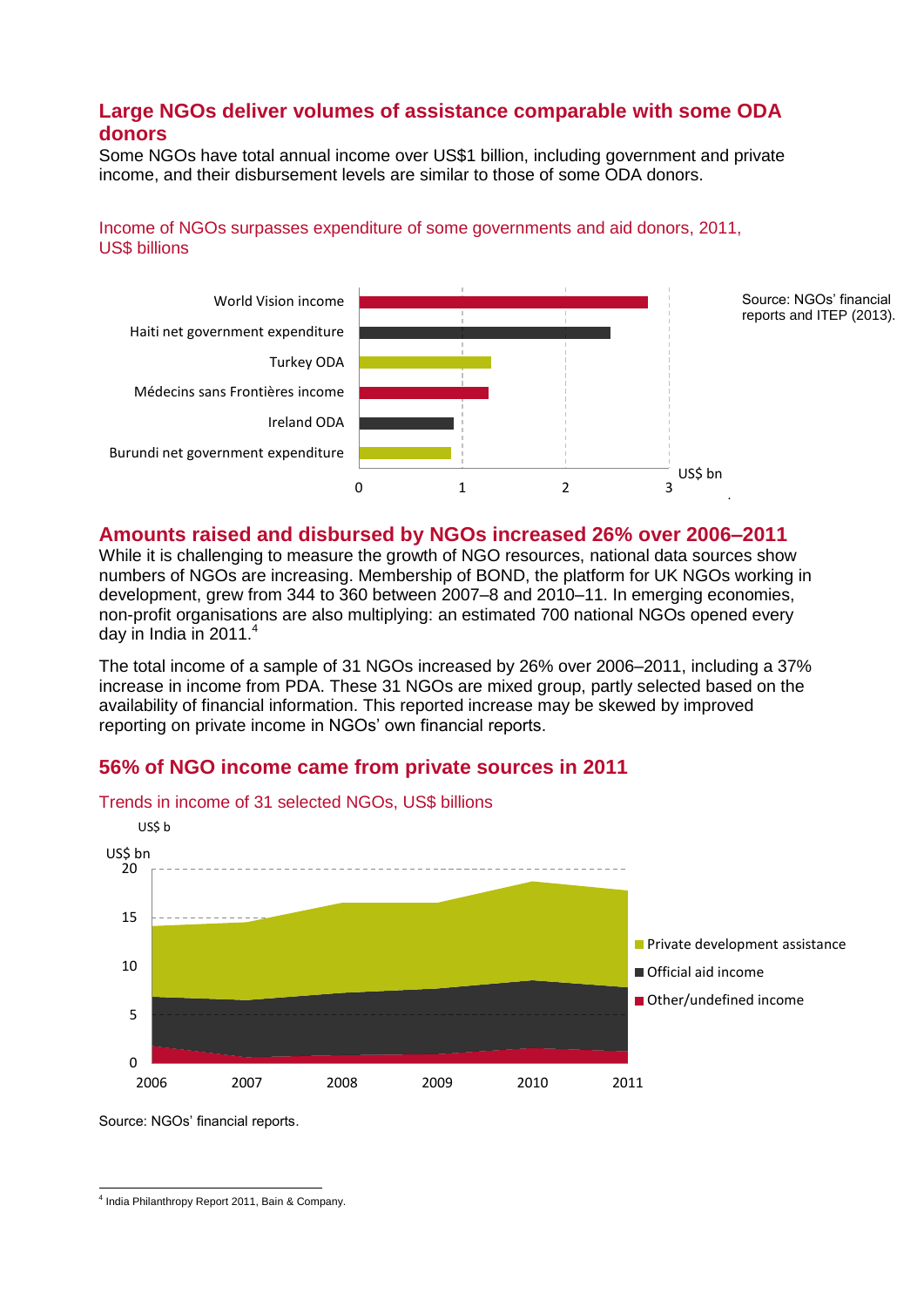The share of public funds or ODA as a source of income for NGOs is falling as they diversify their funding streams, particularly towards private funding.

## **Individuals provide most of the private development assistance going through NGOs**

Individuals provide most PDA going through NGOs, though funding from foundations is growing, along with "own source" funds: private income generated by NGOs themselves, for example through the sale of goods. However, a large share of NGOs' private income is undefined due to lack of granular reporting by NGOs, including in-kind assistance from unspecified sources.



#### Trends in sources of private development assistance of 31 NGOs, US\$ billions

Source: NGOs' financial reports.

#### **NGOs tend to focus on social development**

ODA going through NGOs focuses almost exclusively on social development sectors; activities related to economic infrastructure or the production sector are relatively small.



Many NGOs report on spending using their own unique sector classifications, or by dividing spending by beneficiary group rather than sector, making it difficult to assess the distribution of PDA across sectors.

In our sample of 31 NGOs, 16 have a strong focus on a single sector. The remaining 15 NGOs have crosscutting approaches to delivering a variety of social services, which makes it unclear how this spending falls under different sectors.

Source: OECD CRS.

Sector classification of 31 NGOs and breakdown of income sources by sector